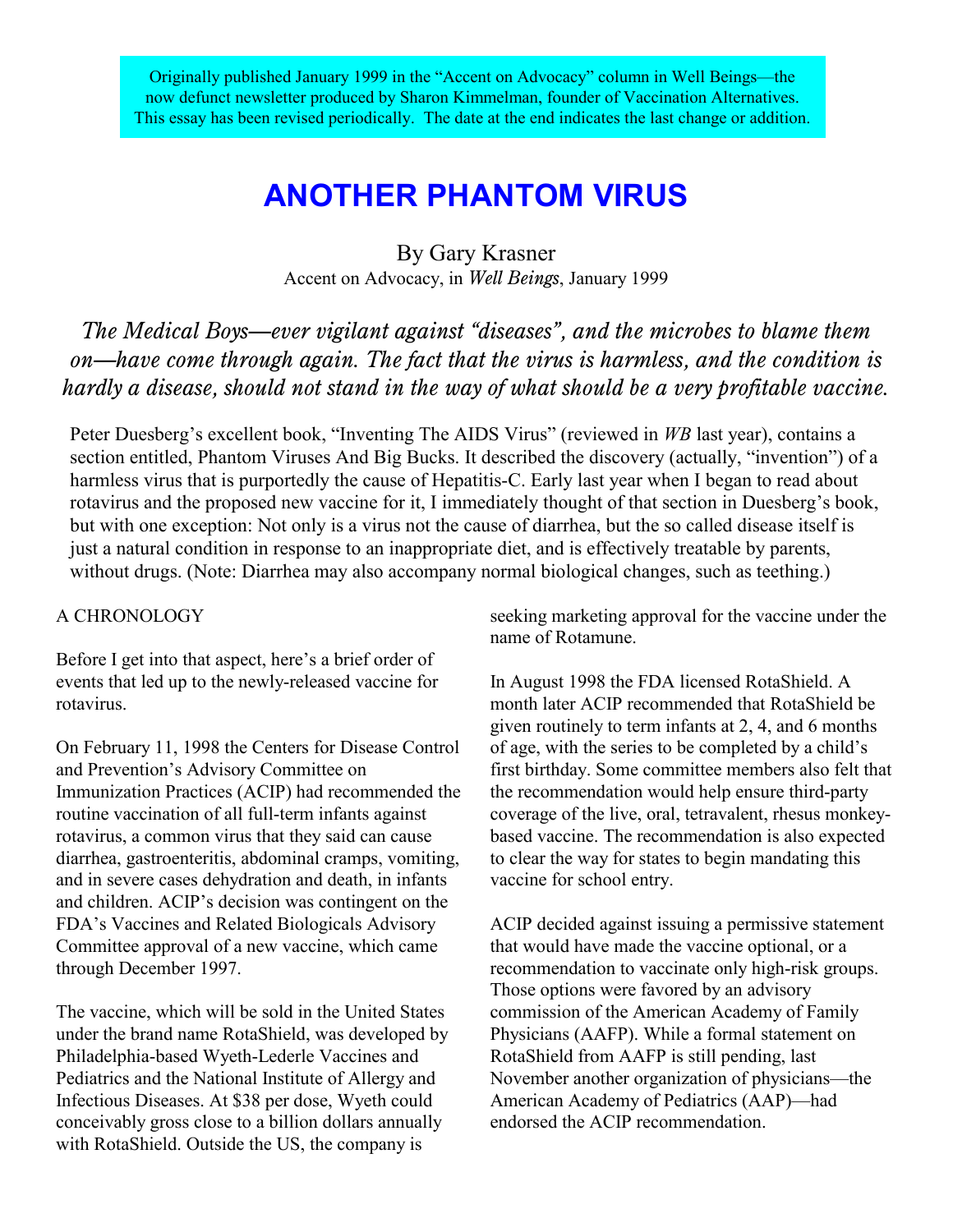JUST THE "FACTS"

Throughout 1998, the CDC and their cohorts issued press releases to prepare the public for the new vaccine. Whether from a health department bulletin or a newspaper article, these claims appeared to come from identical scripts from the same source— the CDC—as I summarize them here:

Rotavirus is the most common cause of severe diarrhea in children in the United States. About 70 percent between the ages of one and five become ill from rotavirus diarrhea, and one in every 78 of them will become sick enough to require hospital treatment. About 125 die annually. Virtually all children have one or more rotavirus infections in the first 5 years of life. Each year in the US, rotavirus is responsible for approximately 500,000 physician visits and 50,000 hospitalizations (30-50% of all hospitalizations for diarrhea are in children under 5 years of age). Children aged 3 to 24 months have the highest rates of severe disease and hospitalization. It is estimated that a vaccination program would prevent 39 percent, or 1.08 million cases, of rotavirus diarrhea in children under five years of age, including 13 deaths among those most seriously afflicted.

The World Health Organization is considering recommending use of the vaccine in developing countries where rotavirus is less easily treated. Worldwide, the virus is estimated to lead to one million child deaths each year. The NIH scientist who discovered the drug said Wyeth officials have promised him they'll somehow get the vaccine to children in developing countries, probably by using profits from rich countries to subsidize poor ones.

## SOME CAVEATS

While the aforementioned presentation issued by the medical establishment sounded impressive, there were other aspects reported about the vaccine that moderated its endorsement:

According to five published placebo-controlled trials, the vaccine was determined to be only about 50% effective in preventing diarrhea caused by rotavirus infection. However, the vaccine was claimed to be about 80% effective in preventing severe rotavirusinduced diarrhea in three U.S. trials. Nevertheless, a large number of mild cases of rotavirus diarrhea will still occur, and childhood diarrhea from other causes will not be prevented by vaccination. (50-75 percent of hospitalizations for diarrhea are due to nonrotaviral etiologies.) It will require three doses to reliably provide a high degree of protection from severe rotavirus disease. Earlier studies, in which only one dose was given, did not find a high degree of protection. No studies were conducted using a twodose schedule, and it is unknown if children who receive two doses will be protected.

Concerning adverse events: In the pre-licensure studies, there was a higher rate of fever after the first dose of vaccine, primarily on days 2-5 after

administration. Higher rates of intussusception and failure-to-thrive among vaccinees were reported initially, but were not confirmed on a more detailed analysis of the data. Safety and efficacy data are not available for children 12 months of age or older. However, since a small trial indicated infants 6 months of age or older had a higher rate of high fevers after vaccination with an initial dose of rotavirus vaccine, vaccination with second and third doses are not recommended for children 12 months of age or older for lack of data.

Finally, contraindications to the use of the vaccine in children include known or suspected immunodeficiency, acute moderate to severe febrile illness, an evolving neurological condition, or persistent vomiting. Due to lack of data, rotavirus vaccine should be used with caution in infants who were born prematurely (at less than 37 weeks' gestation), or who have ongoing diarrhea or preexisting chronic GI disease. The vaccine should not be readministered to an infant who spits out the vaccine or regurgitates or vomits after receiving it.

Not all doctors agreed with the ACIP endorsement. Prior to ACIP's recommendation of RotaShield last November, the AAFP Commission on Clinical Policies and Research member Theodore G. Ganiats,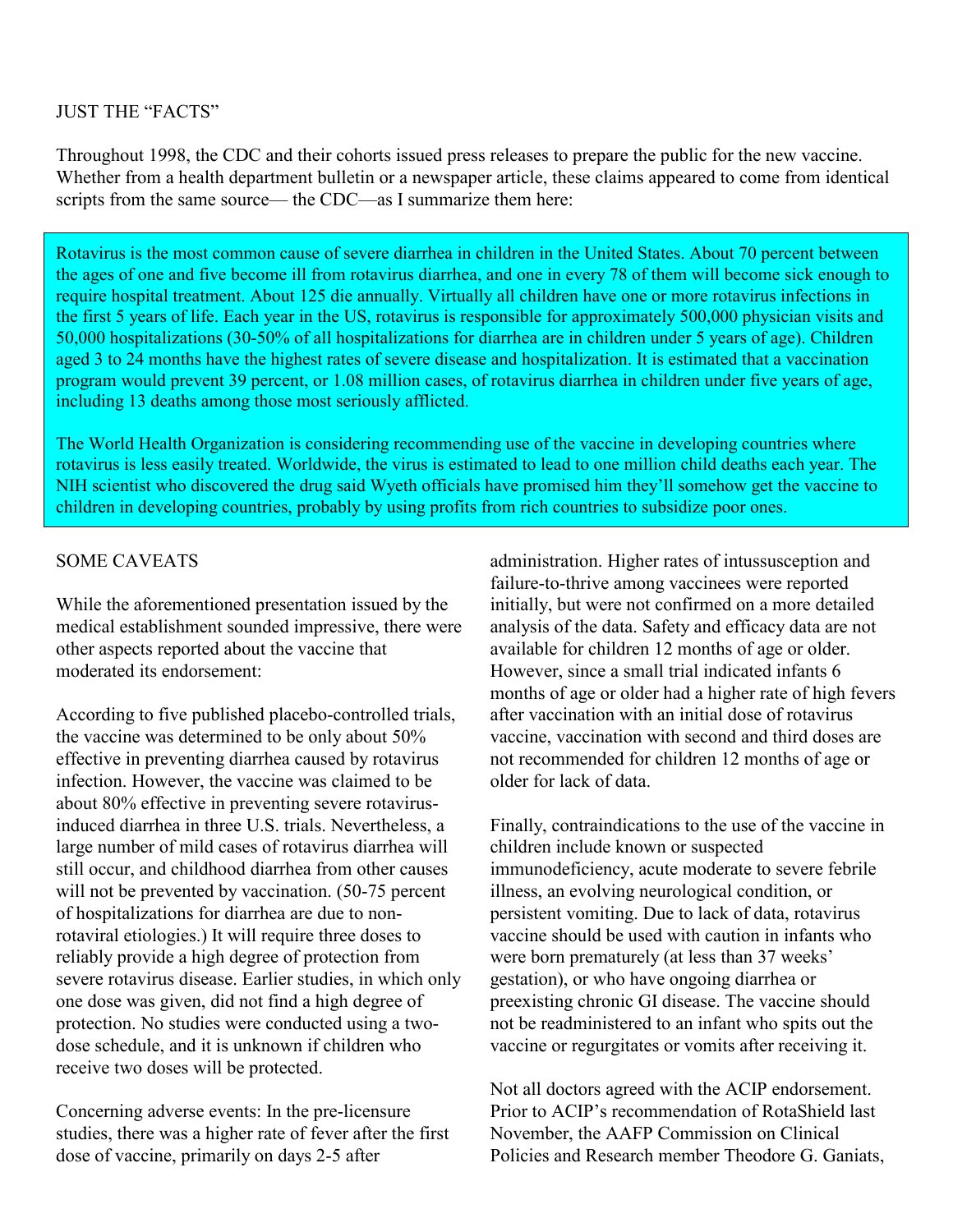M.D., speaking on behalf of the CCPR, opposed routine rotavirus immunization. He stated in Family Practice News (8/1/98) that such a recommendation "could unnecessarily override patient preference by

promoting use of a vaccine that does not produce herd immunity and for which the cost is not yet known." To date, word from AAFP is that they are not likely to support ACIP's recommendation.

## BACK TO REALITY

Despite these negative aspects of RotaShield, the "germ hunters" of modern medicine's public relations campaign has been effective. There's just one little problem: A virus is no more the cause of diarrhea than it is the cause of any disease.

The tautological "reasoning" that rotavirus causes diarrhea mirrors the claims for other so called pathogenic viruses: If it is present in some form during the malady, then it is the cause of it. If not, then something else caused it! The relatively few parents who recognize this nonsense don't see any need to subject their children to a potentially hazardous vaccine for (what is, in reality) an easily preventable and treatable digestive disturbance.

Loose stool simply indicates that something was ingested that cannot be digested. Whatever cannot be digested will decompose. The products of this decomposition, and food itself are viewed by the body as an irritant that it must get rid of it quickly. So there's no chance for the food to be assimilated and the fibrous components to absorb water for eventual elimination. Instead, the partially digested food is eliminated quickly, still in its watery state.

Ironically, the most common food of infants—cow's milk—is the worst culprit. The proper functioning of the colon is impaired because the excessive mucous that the body generates in response to milk (as a defense mechanism) hardens in the intestines to form a coating on the inner lining that becomes nearly impermeable to nutrients and fluid exchange. Any food eaten with milk is also coated. The indigestible protein complement, casein is another gooey substance that inflicts similar damage, as well as to coagulate in the stomach to form large, tough, dense, hard-to-digest curds. In fact, casein is so gooey, it is the main ingredient in all wood glues. Drinking it cold and pasteurized makes it even worse. And consuming it with another kind of protein food may also cause diarrhea.

Milk also causes chronic gastrointestinal irritation, leading to eczema, diaper rash, and diarrhea. It stems from the fact that cow's milk is a somewhat coarser emulsion than that of human milk, possibly due to the difference in the amount and quality of unsaturated fatty acids. Vitamin and mineral differences play an important role as well. There are many books that deal with the digestive problems caused by consuming milk.

Another common, but inappropriate food is the routine feeding of starchy foods to infants. In the salivary secretion the starch digesting enzyme, ptyalin, does not appear in appreciable quantity until at least age 6 months. The other starch digestive enzyme, amylase, secreted by the pancreas, is also absent, or at least not present in adequate amounts to digest starch. Amylase generally does not appear until the molar teeth are fully developed, possibly age 28 to 36 months. Despite these physiological facts, pediatricians foolishly recommend cereals, breadstuffs, crackers and other coarse grain-based foods for infants this young. The diarrhea produced from this diet is often brown, or yellowish-brown in color. If mucous and small soft curds and an acid odor are also present, then it's the result of sugar or maltose consumption. If it has a foul or musty odor and has an alkaline pH, it came from excessive protein.

Pediatricians also frequently misdiagnose loose looking stools—that are normal in breastfed babies as diarrhea. But it is not. And while the baby may be thriving and gaining weight, the doctor will nonetheless want to place the baby on anti-diarrhea medications or opiates like Lomotil. Many parents don't realize that these medications, as well as bactericides like antibiotics or penicillin used to treat their baby's cough or cold, ultimately prevents normal bowel functioning leading to loose stool. An antibiotic may kill enough of the intestine's normal microorganisms to allow more resistant competing strains to flourish and take over. If the surviving

——————————————————————